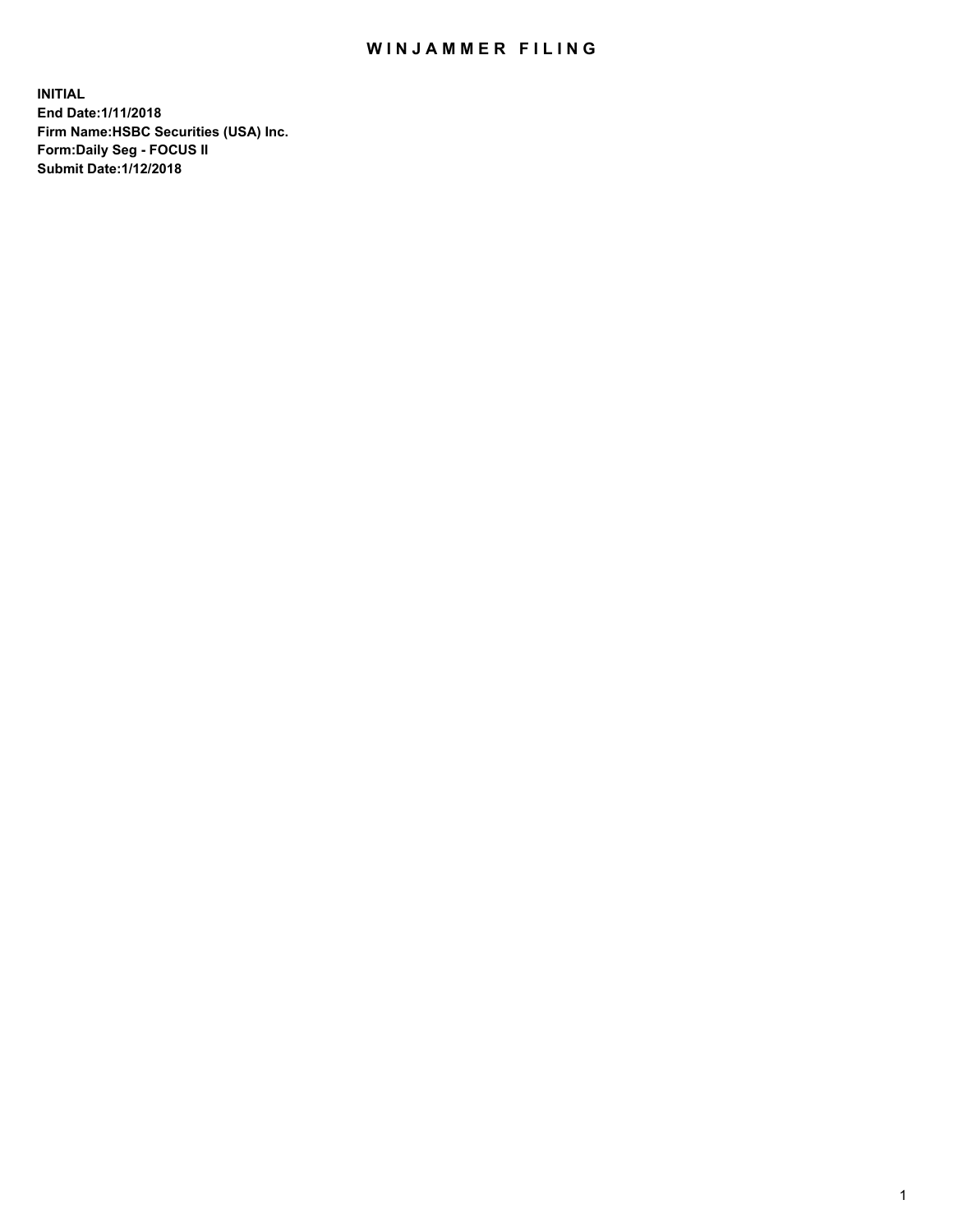## **INITIAL End Date:1/11/2018 Firm Name:HSBC Securities (USA) Inc. Form:Daily Seg - FOCUS II Submit Date:1/12/2018 Daily Segregation - Cover Page**

| Name of Company<br><b>Contact Name</b><br><b>Contact Phone Number</b><br><b>Contact Email Address</b>                                                                                                                                                                                                                         | <b>HSBC Securities (USA) Inc.</b><br><b>Michael Vacca</b><br>212-525-7951<br>michael.vacca@us.hsbc.com |
|-------------------------------------------------------------------------------------------------------------------------------------------------------------------------------------------------------------------------------------------------------------------------------------------------------------------------------|--------------------------------------------------------------------------------------------------------|
| FCM's Customer Segregated Funds Residual Interest Target (choose one):<br>a. Minimum dollar amount: ; or<br>b. Minimum percentage of customer segregated funds required:%; or<br>c. Dollar amount range between: and; or<br>d. Percentage range of customer segregated funds required between: % and %.                       | 98,000,000<br><u>0</u><br><u>00</u><br><u>00</u>                                                       |
| FCM's Customer Secured Amount Funds Residual Interest Target (choose one):<br>a. Minimum dollar amount: ; or<br>b. Minimum percentage of customer secured funds required:%; or<br>c. Dollar amount range between: and; or<br>d. Percentage range of customer secured funds required between: % and %.                         | 25,000,000<br><u>0</u><br><u>00</u><br>00                                                              |
| FCM's Cleared Swaps Customer Collateral Residual Interest Target (choose one):<br>a. Minimum dollar amount: ; or<br>b. Minimum percentage of cleared swaps customer collateral required:%; or<br>c. Dollar amount range between: and; or<br>d. Percentage range of cleared swaps customer collateral required between:% and%. | 122,000,000<br><u>0</u><br><u>00</u><br><u>00</u>                                                      |

Attach supporting documents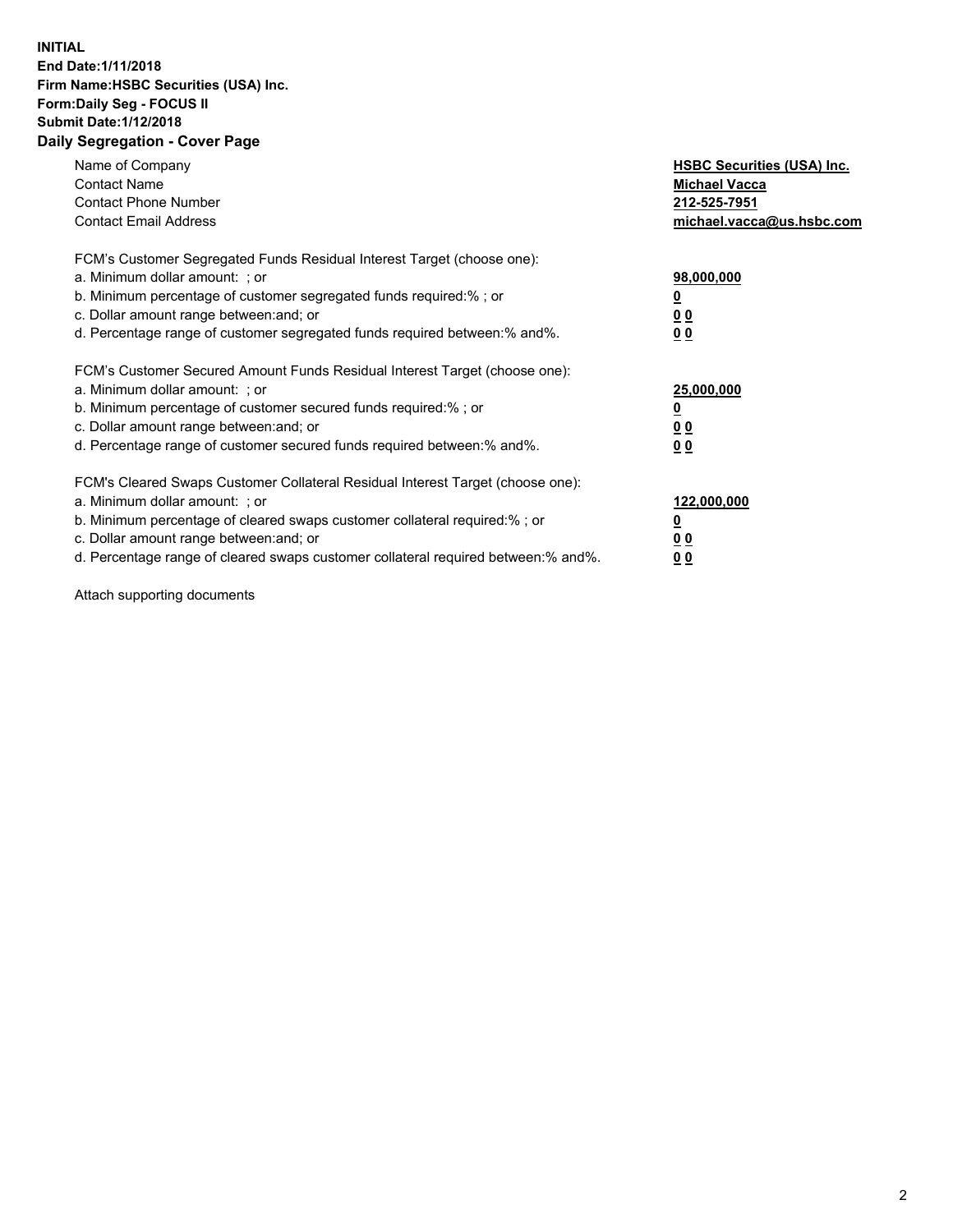**INITIAL End Date:1/11/2018 Firm Name:HSBC Securities (USA) Inc. Form:Daily Seg - FOCUS II Submit Date:1/12/2018 Daily Segregation - Secured Amounts**

Foreign Futures and Foreign Options Secured Amounts Amount required to be set aside pursuant to law, rule or regulation of a foreign government or a rule of a self-regulatory organization authorized thereunder **0** [7305] 1. Net ledger balance - Foreign Futures and Foreign Option Trading - All Customers A. Cash **74,876,349** [7315] B. Securities (at market) **90,399,433** [7317] 2. Net unrealized profit (loss) in open futures contracts traded on a foreign board of trade **-31,150,519** [7325] 3. Exchange traded options a. Market value of open option contracts purchased on a foreign board of trade **0** [7335] b. Market value of open contracts granted (sold) on a foreign board of trade **0** [7337] 4. Net equity (deficit) (add lines 1. 2. and 3.) **134,125,263** [7345] 5. Account liquidating to a deficit and account with a debit balances - gross amount **1,626,108** [7351] Less: amount offset by customer owned securities **-1,624,759** [7352] **1,349** [7354] 6. Amount required to be set aside as the secured amount - Net Liquidating Equity Method (add lines 4 and 5) **134,126,612** [7355] 7. Greater of amount required to be set aside pursuant to foreign jurisdiction (above) or line 6. **134,126,612** [7360] FUNDS DEPOSITED IN SEPARATE REGULATION 30.7 ACCOUNTS 1. Cash in banks A. Banks located in the United States **63,447,577** [7500] B. Other banks qualified under Regulation 30.7 **0** [7520] **63,447,577** [7530] 2. Securities A. In safekeeping with banks located in the United States **27,395,266** [7540] B. In safekeeping with other banks qualified under Regulation 30.7 **0** [7560] **27,395,266** [7570] 3. Equities with registered futures commission merchants A. Cash **0** [7580] B. Securities **0** [7590] C. Unrealized gain (loss) on open futures contracts **0** [7600] D. Value of long option contracts **0** [7610] E. Value of short option contracts **0** [7615] **0** [7620] 4. Amounts held by clearing organizations of foreign boards of trade A. Cash **0** [7640] B. Securities **0** [7650] C. Amount due to (from) clearing organization - daily variation **0** [7660] D. Value of long option contracts **0** [7670] E. Value of short option contracts **0** [7675] **0** [7680] 5. Amounts held by members of foreign boards of trade A. Cash **48,824,521** [7700] B. Securities **63,004,167** [7710] C. Unrealized gain (loss) on open futures contracts **-31,150,519** [7720] D. Value of long option contracts **0** [7730] E. Value of short option contracts **0** [7735] **80,678,169** [7740] 6. Amounts with other depositories designated by a foreign board of trade **0** [7760] 7. Segregated funds on hand **0** [7765] 8. Total funds in separate section 30.7 accounts **171,521,012** [7770] 9. Excess (deficiency) Set Aside for Secured Amount (subtract line 7 Secured Statement Page 1 from Line 8) **37,394,400** [7380] 10. Management Target Amount for Excess funds in separate section 30.7 accounts **25,000,000** [7780] 11. Excess (deficiency) funds in separate 30.7 accounts over (under) Management Target **12,394,400** [7785]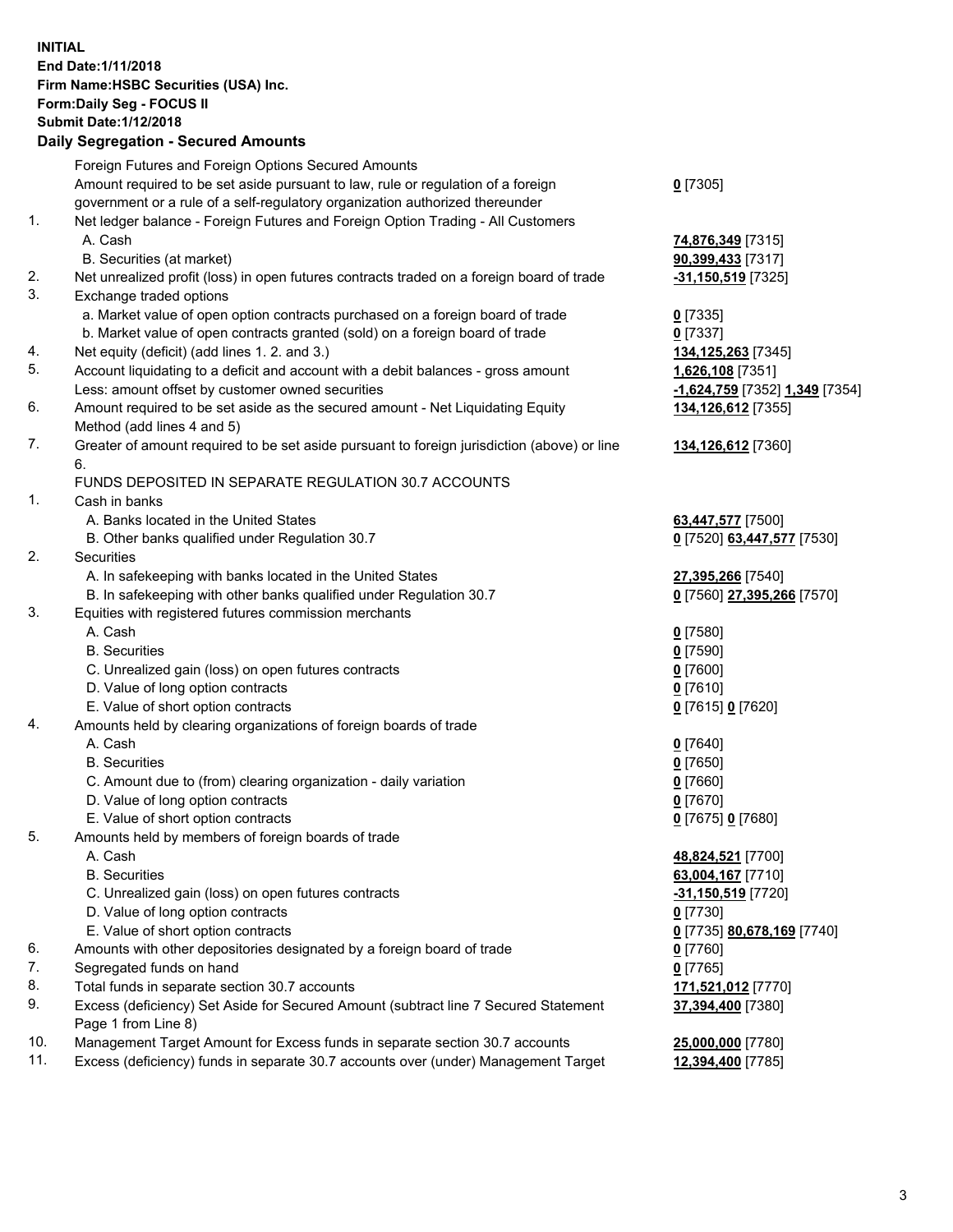| <b>INITIAL</b> | End Date: 1/11/2018<br>Firm Name: HSBC Securities (USA) Inc.<br>Form: Daily Seg - FOCUS II<br><b>Submit Date: 1/12/2018</b> |                             |  |  |  |
|----------------|-----------------------------------------------------------------------------------------------------------------------------|-----------------------------|--|--|--|
|                | Daily Segregation - Segregation Statement                                                                                   |                             |  |  |  |
|                | SEGREGATION REQUIREMENTS(Section 4d(2) of the CEAct)                                                                        |                             |  |  |  |
| 1.             | Net ledger balance                                                                                                          |                             |  |  |  |
|                | A. Cash                                                                                                                     | -39,305,929 [7010]          |  |  |  |
|                | B. Securities (at market)                                                                                                   | 883,839,149 [7020]          |  |  |  |
| 2.             | Net unrealized profit (loss) in open futures contracts traded on a contract market                                          | 425,988,853 [7030]          |  |  |  |
| 3.             | Exchange traded options                                                                                                     |                             |  |  |  |
|                | A. Add market value of open option contracts purchased on a contract market                                                 | 56,380,374 [7032]           |  |  |  |
|                | B. Deduct market value of open option contracts granted (sold) on a contract market                                         | $-10,882,563$ [7033]        |  |  |  |
| 4.             | Net equity (deficit) (add lines 1, 2 and 3)                                                                                 | 1,316,019,884 [7040]        |  |  |  |
| 5.             | Accounts liquidating to a deficit and accounts with                                                                         |                             |  |  |  |
|                | debit balances - gross amount                                                                                               | 10,437,115 [7045]           |  |  |  |
|                | Less: amount offset by customer securities                                                                                  | -10,437,112 [7047] 3 [7050] |  |  |  |
| 6.             | Amount required to be segregated (add lines 4 and 5)                                                                        | 1,316,019,887 [7060]        |  |  |  |
|                | FUNDS IN SEGREGATED ACCOUNTS                                                                                                |                             |  |  |  |
| 7.             | Deposited in segregated funds bank accounts                                                                                 |                             |  |  |  |
|                | A. Cash                                                                                                                     | 34,459,568 [7070]           |  |  |  |
|                | B. Securities representing investments of customers' funds (at market)                                                      | 0 [7080]                    |  |  |  |
|                | C. Securities held for particular customers or option customers in lieu of cash (at<br>market)                              | 138,359,954 [7090]          |  |  |  |
| 8.             | Margins on deposit with derivatives clearing organizations of contract markets                                              |                             |  |  |  |
|                | A. Cash                                                                                                                     | 421,546,179 [7100]          |  |  |  |
|                | B. Securities representing investments of customers' funds (at market)                                                      | $0$ [7110]                  |  |  |  |
|                | C. Securities held for particular customers or option customers in lieu of cash (at<br>market)                              | 730,206,960 [7120]          |  |  |  |
| 9.             | Net settlement from (to) derivatives clearing organizations of contract markets                                             | 37,172,480 [7130]           |  |  |  |
| 10.            | Exchange traded options                                                                                                     |                             |  |  |  |
|                | A. Value of open long option contracts                                                                                      | 56,380,374 [7132]           |  |  |  |
|                | B. Value of open short option contracts                                                                                     | $-10,882,563$ [7133]        |  |  |  |
| 11.            | Net equities with other FCMs                                                                                                |                             |  |  |  |
|                | A. Net liquidating equity                                                                                                   | 2,768,229 [7140]            |  |  |  |
|                | B. Securities representing investments of customers' funds (at market)                                                      | 0 [7160]                    |  |  |  |
|                | C. Securities held for particular customers or option customers in lieu of cash (at<br>market)                              | $0$ [7170]                  |  |  |  |
| 12.            | Segregated funds on hand                                                                                                    | 15,272,235 [7150]           |  |  |  |
| 13.            | Total amount in segregation (add lines 7 through 12)                                                                        | 1,425,283,416 [7180]        |  |  |  |
| 14.            | Excess (deficiency) funds in segregation (subtract line 6 from line 13)                                                     | 109,263,529 [7190]          |  |  |  |
| 15.            | Management Target Amount for Excess funds in segregation                                                                    | 98,000,000 [7194]           |  |  |  |

16. Excess (deficiency) funds in segregation over (under) Management Target Amount Excess

**11,263,529** [7198]